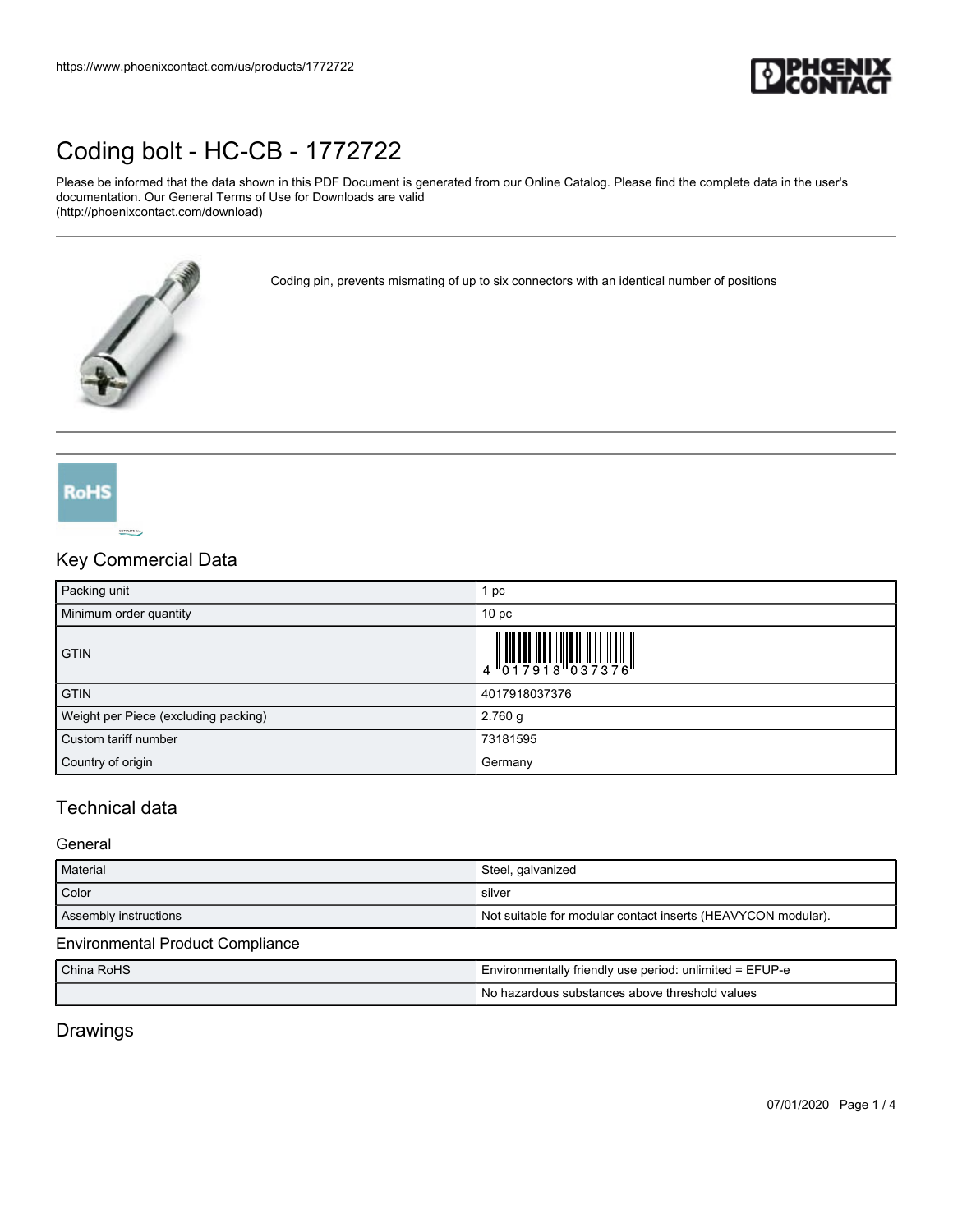



Dimensional drawing

Schematic diagram



Coding for housings with one contact insert

Schematic diagram







Coding for housings with two contact inserts

### **Classifications**

### eCl@ss

|--|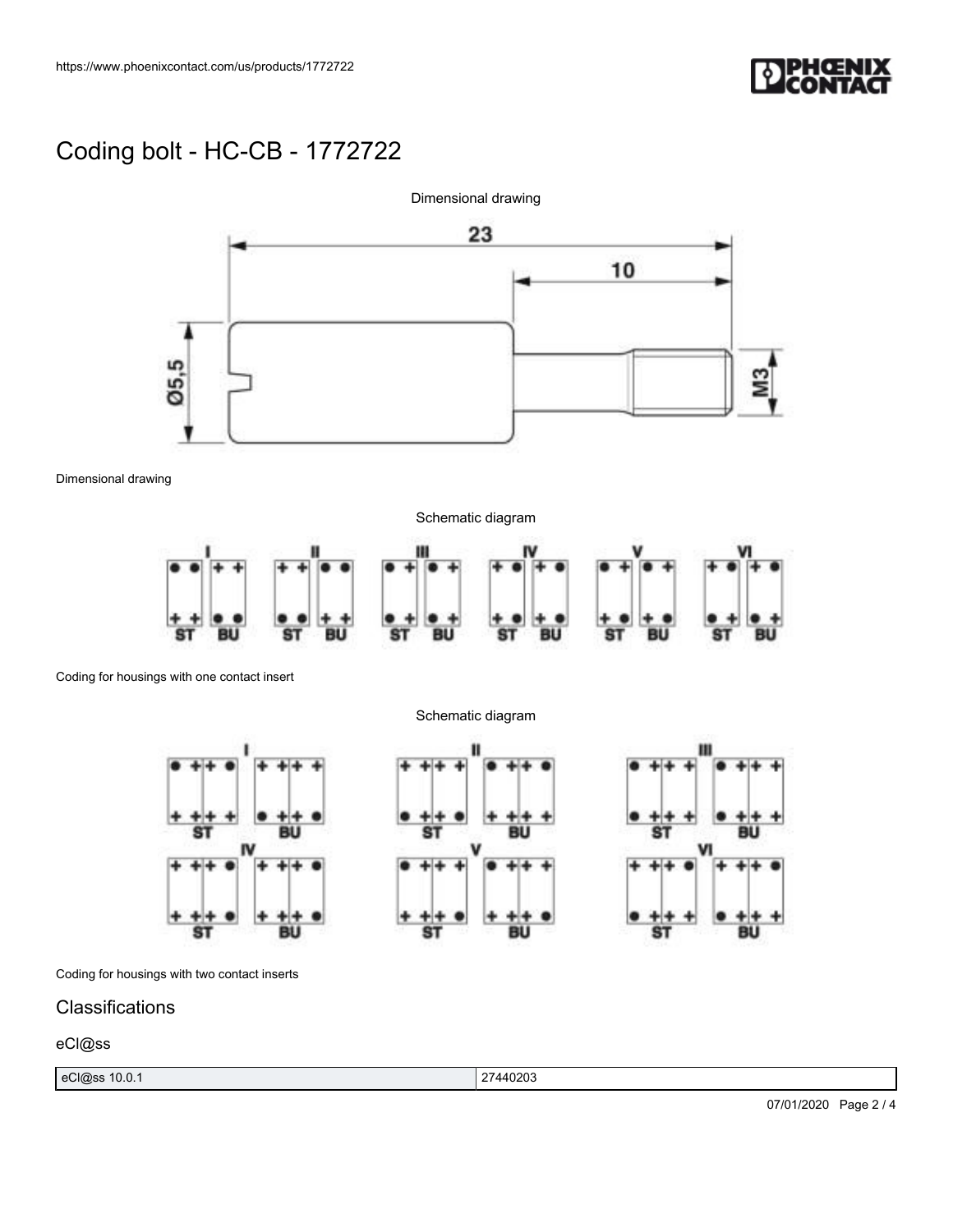

## **Classifications**

eCl@ss

| eCl@ss 4.0 | 27140800 |
|------------|----------|
| eCl@ss 4.1 | 27140800 |
| eCl@ss 5.0 | 27143400 |
| eCl@ss 5.1 | 27143400 |
| eCl@ss 6.0 | 27269200 |
| eCl@ss 7.0 | 27440203 |
| eCl@ss 8.0 | 27440203 |
| eCl@ss 9.0 | 27440203 |

#### ETIM

| <b>ETIM 2.0</b> | EC001121 |
|-----------------|----------|
| <b>ETIM 3.0</b> | EC001121 |
| <b>ETIM 4.0</b> | EC002498 |
| <b>ETIM 5.0</b> | EC002311 |
| <b>ETIM 6.0</b> | EC002311 |
| <b>ETIM 7.0</b> | EC002311 |

### UNSPSC

| <b>UNSPSC 6.01</b>   | 30211817 |
|----------------------|----------|
| <b>UNSPSC 7.0901</b> | 39121416 |
| <b>UNSPSC 11</b>     | 43172601 |
| <b>UNSPSC 12.01</b>  | 39121522 |
| <b>UNSPSC 13.2</b>   | 27112301 |
| <b>UNSPSC 18.0</b>   | 27112301 |
| <b>UNSPSC 19.0</b>   | 27112301 |
| <b>UNSPSC 20.0</b>   | 27112301 |
| <b>UNSPSC 21.0</b>   | 27112301 |

## Approvals

Approvals

#### Approvals

EAC

Ex Approvals